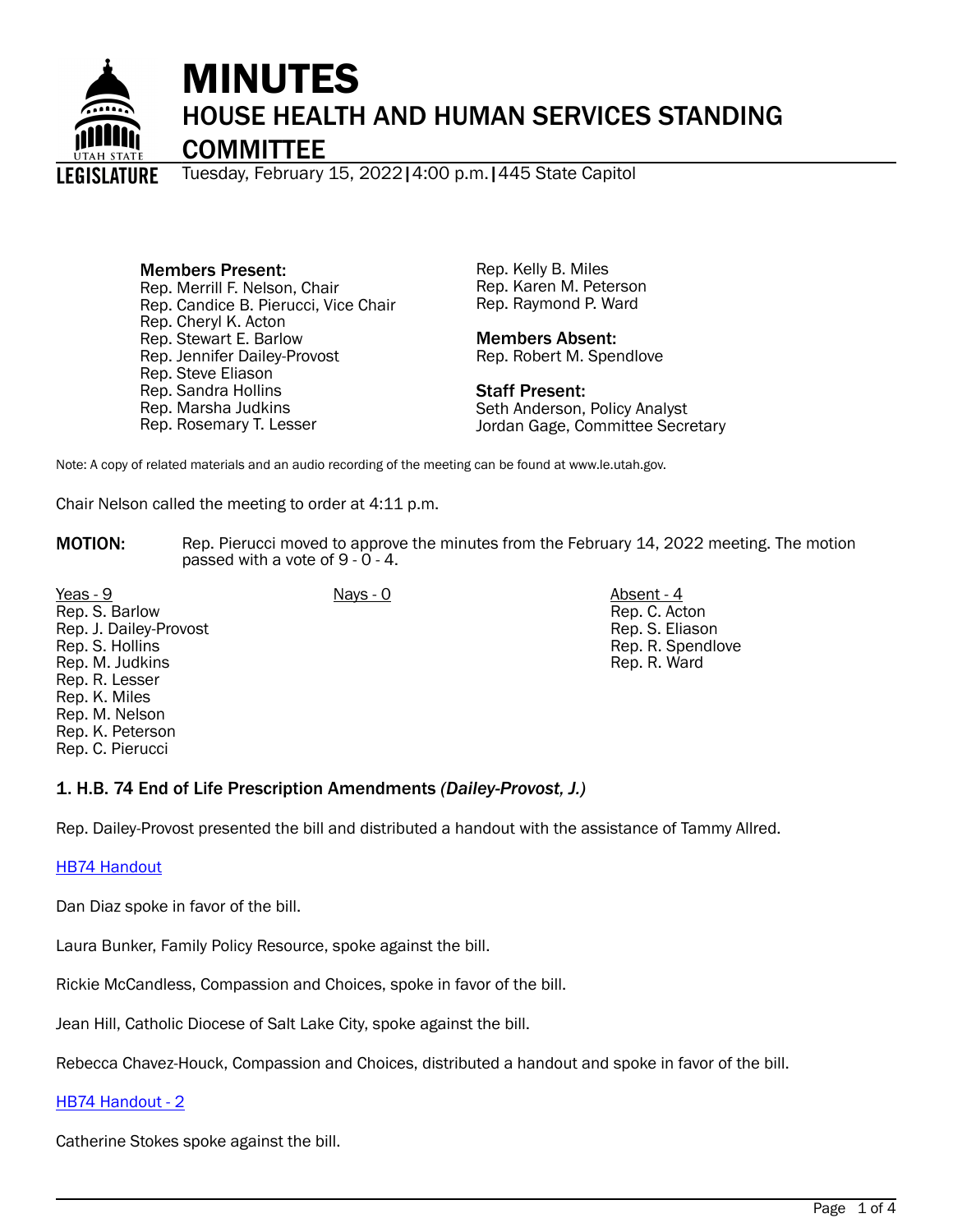## HOUSE HEALTH AND HUMAN SERVICES STANDING COMMITTEE FEBRUARY 15, 2022

**MOTION:** Rep. Dailey-Provost moved to replace H.B. 74 with 1st Substitute H.B. 74. The motion passed with a vote of 11 - 0 - 2.

Yeas - 11 Nays - 0 Nays - 0 Absent - 2 Rep. C. Acton Rep. S. Barlow Rep. J. Dailey-Provost Rep. S. Eliason Rep. S. Hollins Rep. R. Lesser Rep. K. Miles Rep. M. Nelson Rep. K. Peterson Rep. C. Pierucci Rep. R. Ward Rep. M. Judkins Rep. R. Spendlove MOTION: Rep. Dailey-Provost moved to pass 1st Substitute H.B. 74 out favorably. The motion failed with a vote of 2 - 9 - 2.

Yeas - 2 Nays - 9 Nays - 9 Nays - 9 Absent - 2 Rep. J. Dailey-Provost Rep. S. Hollins

Rep. C. Acton Rep. S. Barlow Rep. S. Eliason Rep. R. Lesser Rep. K. Miles Rep. M. Nelson Rep. K. Peterson Rep. C. Pierucci Rep. R. Ward

Rep. M. Judkins Rep. R. Spendlove

#### 2. H.B. 344 Utah Medical Candor Act *(Nelson, M.)*

#### 3. H.J.R. 13 Joint Resolution Amending Court Rules of Procedure and Evidence to Address the Medical Candor Process *(Nelson, M.)*

Rep. Pierucci assumed the chair.

Rep. Nelson presented the bills with the assistance of Mark Brinton, General Counsel, Director of Government Affairs, Utah Medical Association.

Michelle McOmber, CEO, Utah Medical Association, spoke in favor of the bill.

John Lowrance, Utah Association for Justice, commented on the bill.

Shane Lewis, Intermountain Healthcare, spoke in favor of the bill.

MaryAann Martindale, Utah Academy of Family Physicians, spoke in favor of the bill.

Dave Gessel, Executive Vice President, Utah Hospital Association, spoke in favor of the bill.

MOTION: Rep. Eliason moved to replace H.B. 344 with 1st Substitute H.B. 344. The motion passed with a vote of 11 - 0 - 2.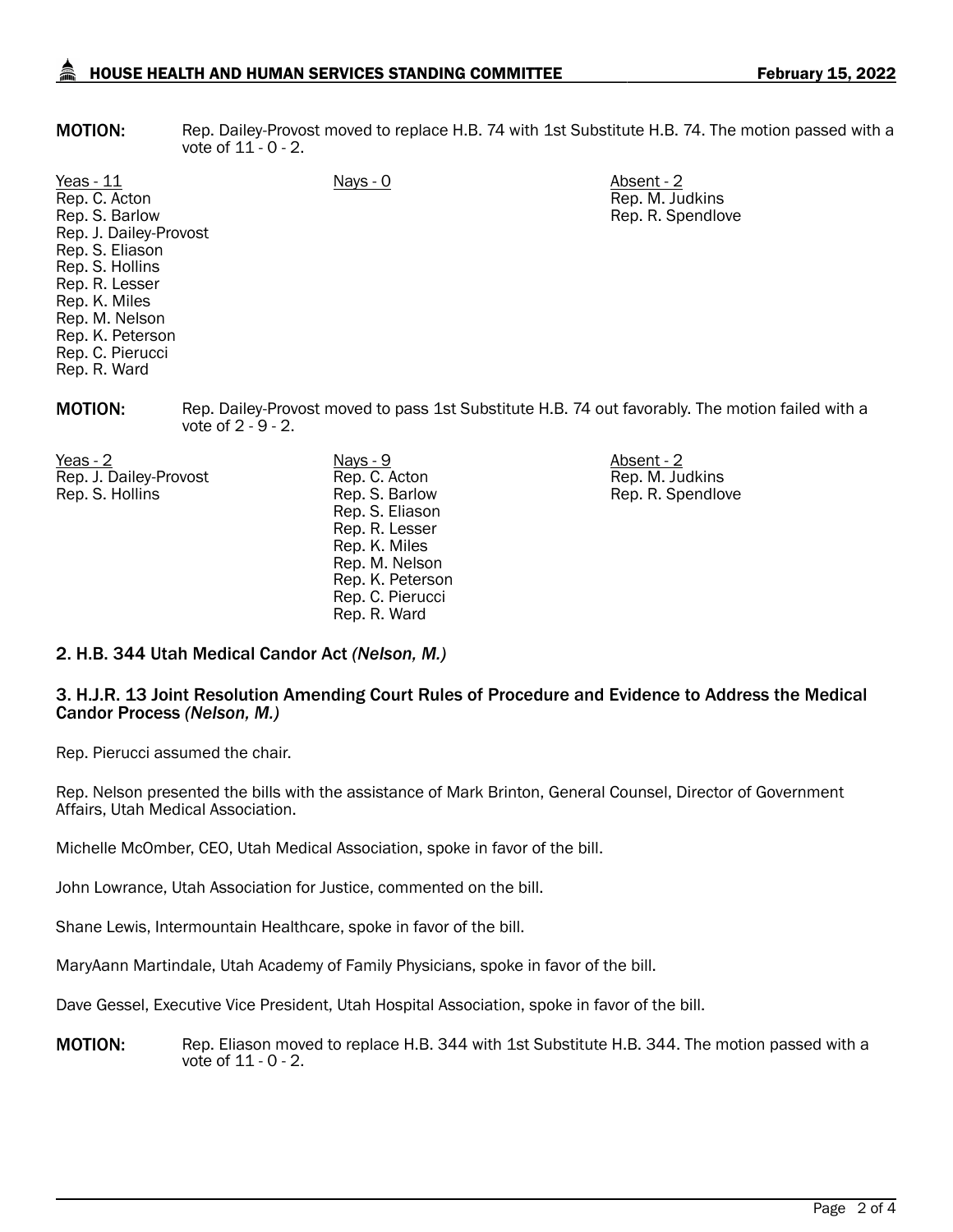## **AND HOUSE HEALTH AND HUMAN SERVICES STANDING COMMITTEE** February 15, 2022

| Rep. J. Dailey-Provost<br>Rep. K. Peterson | $Nays - 0$ | Absent - 2<br>Rep. R. Spendlove<br>Rep. R. Ward                                                                                                                                                       |
|--------------------------------------------|------------|-------------------------------------------------------------------------------------------------------------------------------------------------------------------------------------------------------|
| $12 - 0 - 1$ .                             |            |                                                                                                                                                                                                       |
| Rep. J. Dailey-Provost<br>Rep. K. Peterson | $Nays - 0$ | Absent - 1<br>Rep. R. Spendlove                                                                                                                                                                       |
| vote of 12 - 0 - 1.                        |            |                                                                                                                                                                                                       |
| Rep. J. Dailey-Provost<br>Rep. K. Peterson | Nays - 0   | Absent - 1<br>Rep. R. Spendlove                                                                                                                                                                       |
|                                            |            | Rep. Eliason moved to pass 1st Substitute H.B. 344 out favorably. The motion passed with a vote of<br>Rep. Eliason moved to replace H.J.R. 13 with 1st Substitute H.J.R. 13. The motion passed with a |

**MOTION:** Rep. Dailey-Provost moved to pass 1st Substitute H.J.R. 13 out favorably. The motion passed with a vote of 12 - 0 - 1.